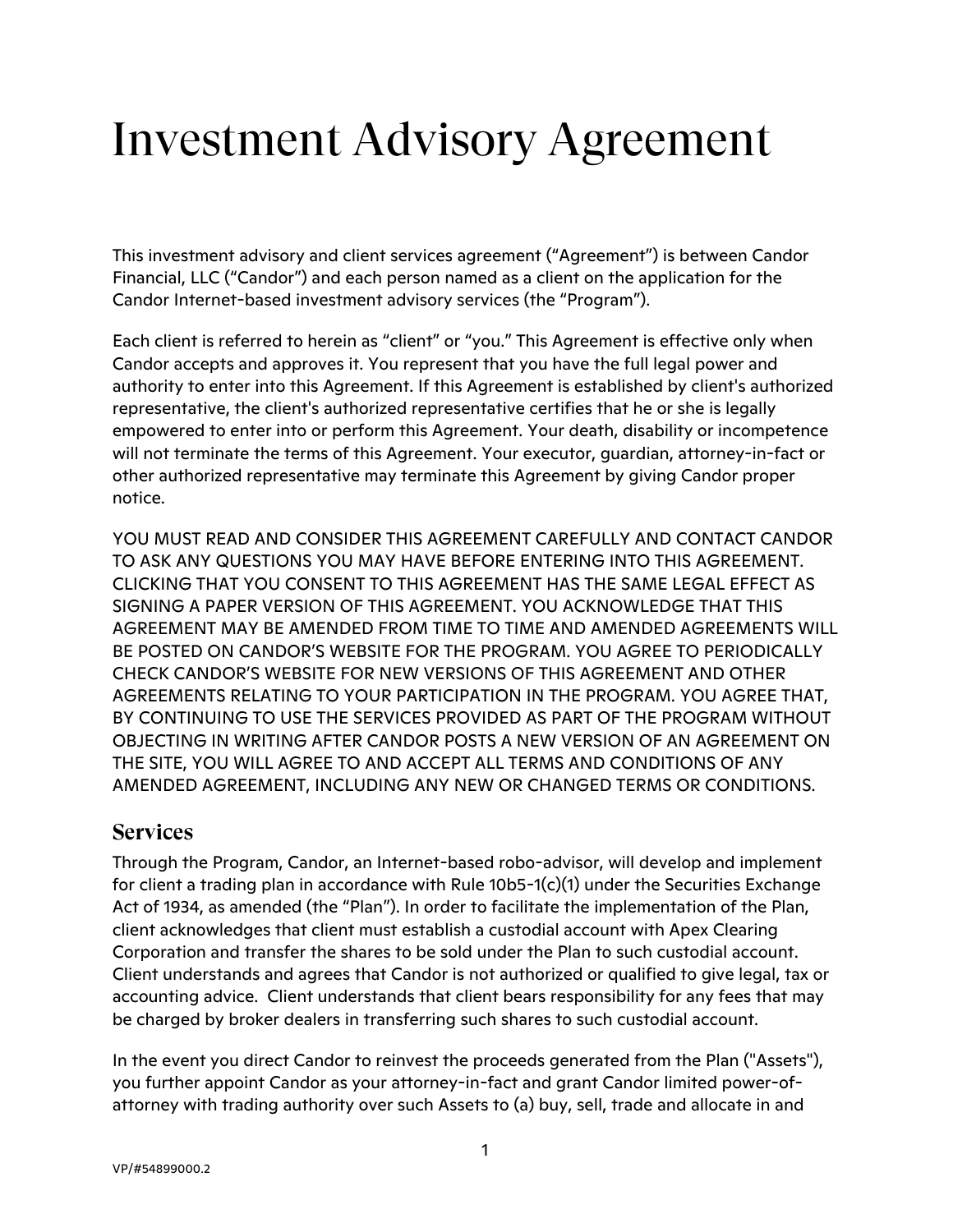among stocks, bonds, mutual funds, exchange-traded products and/or other securities in accordance with the Portfolios (as defined below); and (b) give instructions to the brokerdealer and the custodian of your Assets. You acknowledge that Candor is neither your attorney nor your accountant and no portion of the services rendered by Candor should be interpreted by you as legal or accounting advice. Candor recommends that you seek the advice of a qualified attorney and/or accountant.

# **Application Process**

You will complete via www.candor.co (the "Website") an application, which includes a client profile. You understand and acknowledge that Candor is relying upon your accurate completion of the application to develop and implement your Plan and will not be held responsible for any recommendation based on inaccurate information.

Based upon your responses to the questions to the client profile, Candor will offer to you a number of asset allocation models consisting entirely of stocks, bonds, mutual funds, exchange-traded products and/or other securities, as applicable, with respect to the management of the liquidation proceeds from the Plan (the "Portfolios"). You will be responsible for selecting the Portfolio applicable to your account. Liquidation proceeds from the Plan and any additional deposits made by you (including reinvestments of dividends) will be made in accordance with the Portfolio chosen by you that is in effect at the time of such addition. Any withdrawals by you will be effected ratably across the assets in your account according to the Portfolio applicable to your account at the time of such withdrawal. Candor will not actively rebalance your account. A risk exists that the asset allocation of your account will drift from that specified by the Portfolio based upon the performance of individual securities in your account or the occurrence of capital inflows/outflows from the account.

If a material change occurs to your goals, financial circumstances, or investment objectives, or you wish to impose or modify reasonable restrictions on the management of the Plan, it is your responsibility to promptly update your information on the Website. If you fail to update your client profile, no changes will be made to the Plan.

## **Program Services**

You acknowledge and agree that Candor does not provide investment advice through the Program in a manner other than the investment advice described in this Agreement. You agree that Candor will provide investment advice and deliver the advisory services exclusively through the Website. You acknowledge and understand that under the Program, you will not receive investment advice in person, over the phone, in live chat, or in any other manner other than through the Website.

In providing its services, Candor or any of its affiliates may, subject to applicable laws and regulations, engage unaffiliated vendors or other contractors to aid it in fulfilling its duties under this Agreement or to provide ancillary enhancements or features of the services contemplated herein. Additionally, in performing its obligations under this Agreement,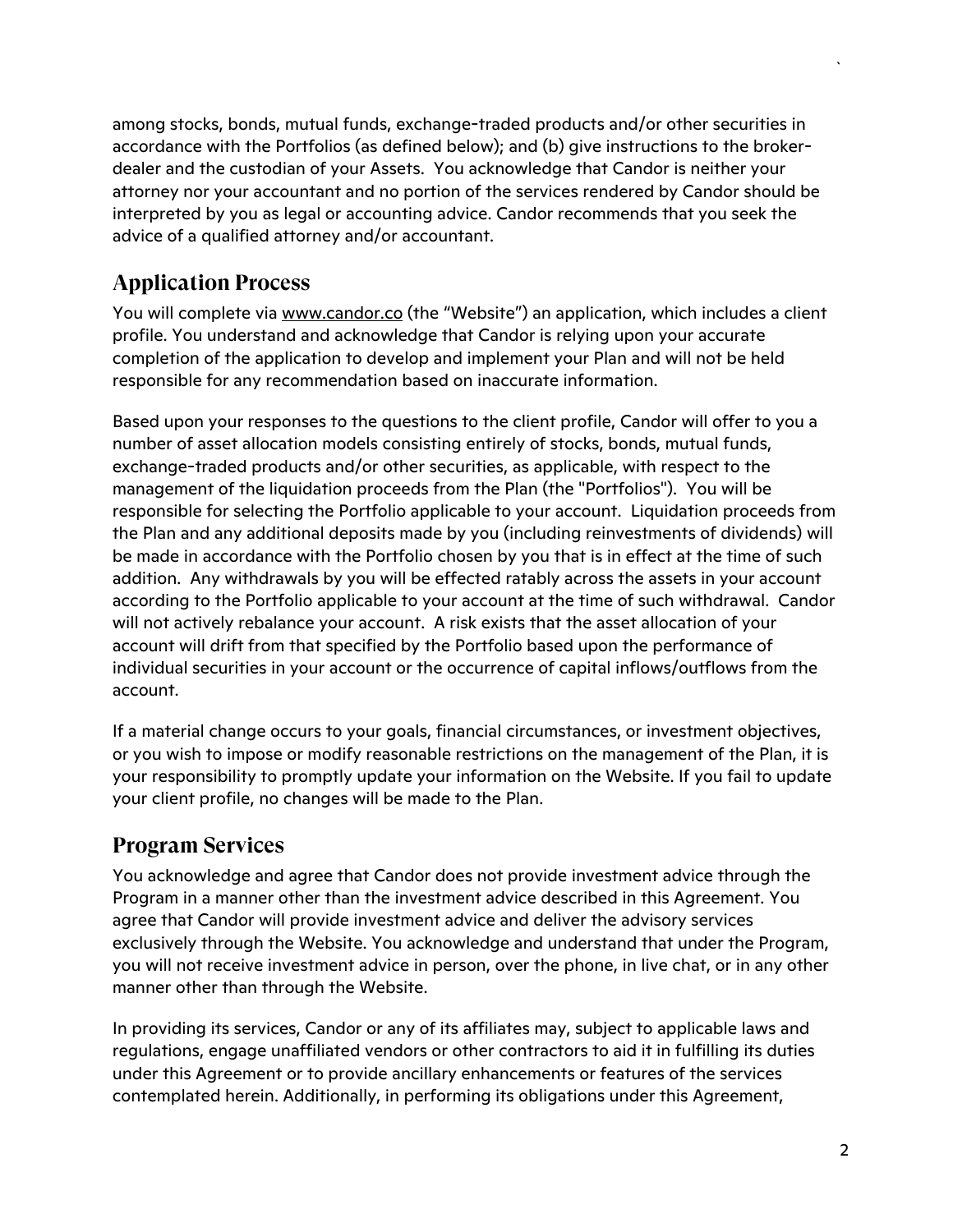Candor may, at its own discretion, delegate any or all of its discretionary investment, advisory, and other rights, powers, and functions hereunder to any of its affiliates or to any third parties, without your written consent, provided that Candor shall always remain liable to you for its obligations hereunder.

# **Suitability**

You understand and agree that the Program is an online process and relies on information provided by you. The application process seeks to develop and implement a Program that is appropriate for you, but the process may not elicit the same information from you as a faceto-face interview would. You understand that in the online application process, you must complete the client profile without the guidance of Candor and that you are responsible for the answers, which determine the nature of the Program presented to you. You should carefully consider whether your participation in the Program appropriate for your investment needs and goals prior to enrollment.

You acknowledge that any assistance you may receive from a Candor representative is for purposes of technical support only. Support representatives are not licensed to provide investment advice. You also acknowledge that you are solely responsible for enrolling in the Program and that Candor is not responsible for your decision to enroll in the Program. Candor makes no representation or warranty about how your account will perform with the Program. (See "Risk Acknowledgment, Limitation of Liability, and Indemnification" for further information below).

## **Consent to Electronic Delivery**

Any notice, correspondence, or other communication required in connection with this Agreement will be deemed effective upon receipt. You agree to receive communications from Candor electronically (including, without limitation, Form ADV, brochure supplements, Form CRS, privacy policy notice, account statements, and other reports) (1) via e-mail at the address listed in your application, (2) by access to a website that Candor will designate in an e-mail notice sent to you at the time the information is available, or (3) to the extent permissible by law, by access to a website that Candor will generally designate in advance for such purpose. Accordingly, it is important that you maintain an up-to-date email address with Candor. By entering this Agreement, you agree to the Terms of Service of the Website.

You acknowledge that communications from Candor will only be delivered electronically. By sending or receiving sensitive or confidential electronic communications, you accept the risks and possible lack of confidentiality over the Internet. You agree to hold Candor and its affiliates, successors and assigns free from any damages related to or arising from the delivery of electronic communications. If you do not accept electronic delivery, this Agreement will be terminated.

By entering into this Agreement, you acknowledge that the Program is offered only online.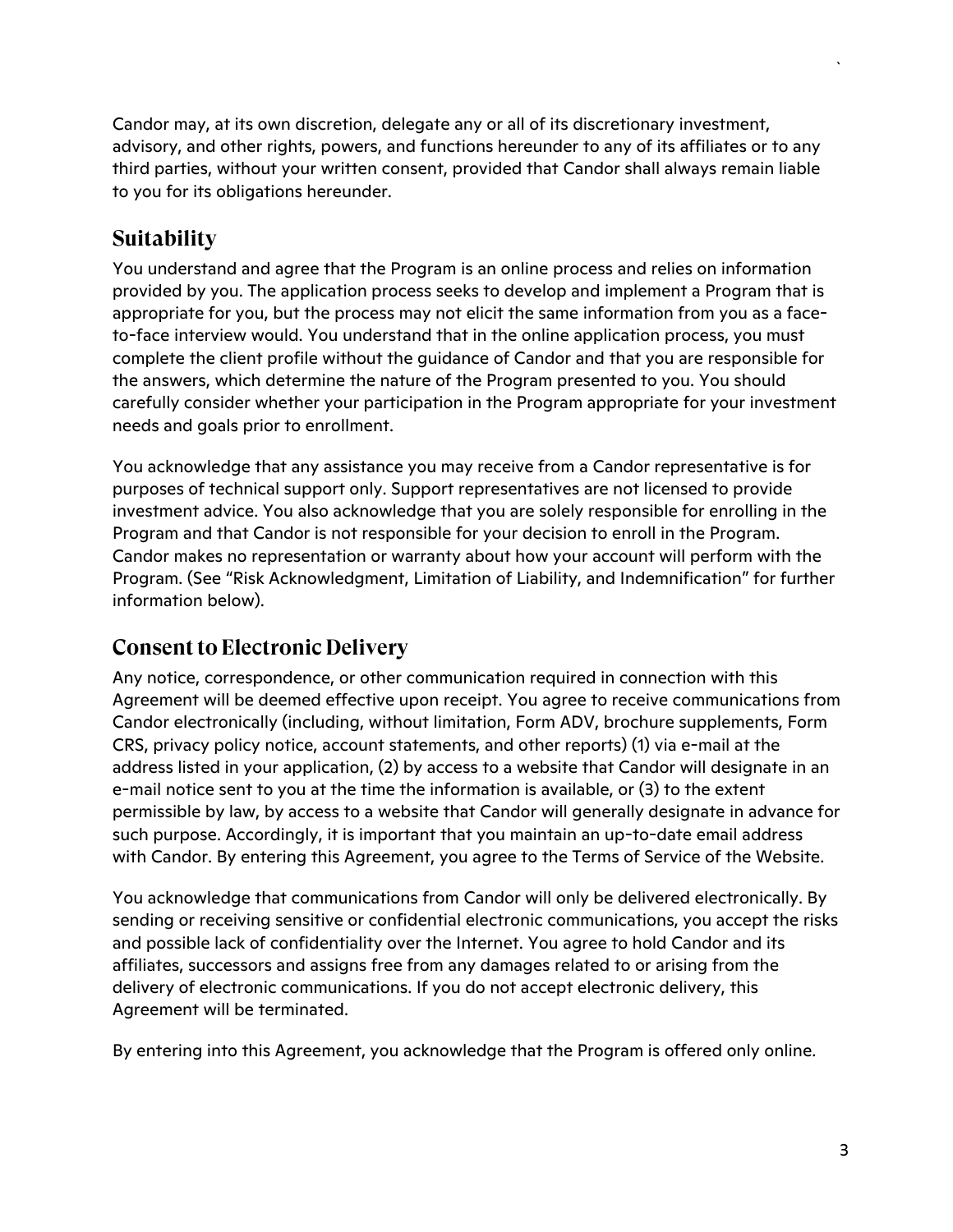# **Custodian and Directed Brokerage**

Candor does not and will not accept custody of your assets. Initially, Apex Clearing Corporation ("Apex") will act as the qualified custodian for your account. In providing its services, Candor or any of its affiliates may, subject to applicable laws and regulations, open, maintain and close custodial accounts on behalf of client with other "qualified custodians" (within the meaning of the Investment Advisers Act of 1940) without your specific consent (such qualified custodians and Apex collectively, the "Custodian"). Under the Program, the Custodian will be responsible for trade execution.

By entering into this Agreement, you authorize and instruct Candor to use the Custodian and its agents to execute all brokerage transactions for your account. Under this Agreement, you acknowledge and agree that Candor can give instructions for securities transactions to the Custodian for your account. You acknowledge and agree that, subject to your agreement with the Custodian, the Custodian may, but will be under no obligation to, aggregate your sale orders with sale orders in a particular security for other clients of Candor. You agree that all assets held for each of your account will be held in the manner indicated in the title to the account, with all the legal and equitable rights and subject to all the obligations and conditions that the form of ownership imposes. You represent that no one has an interest in your custodial account except you or others that you have previously disclosed to Candor as part of your application.

You authorize and direct Candor to instruct your Custodian with respect to your Assets to provide Candor copies of all periodic statements and other reports for your account that Custodian sends to you in order that Candor from time to time may reconcile its records to those of the Custodian. Such reconciliations are solely for Candor's internal purposes in the administration of the Account, and Candor undertakes no responsibility or liability for any act or omission of the Custodian whether or not disclosed in the statements of the Custodian received by Candor. You acknowledge and agree that you have the responsibility to ensure you receive statements directly from the Custodian and to verify statements. Candor do not provide account statements to clients.

You acknowledge that the fees payable to the Custodian are separate and apart from the fees payable under this Agreement to Candor. The Custodian may change the fees and expenses applicable to your account from time to time. (See "Other Fees and Expenses" below and your agreement with the Custodian for further detail). You further acknowledge that the investment products in which your proceeds are invested are offered by managers unaffiliated with Candor and that such products are subject to fees and expenses charged by such managers separate and apart from the fees payable under this Agreement to Candor.

## **Advisory Fee**

Client shall pay Candor a flat fee of \$24 monthly for the management and execution of the Plan (the "Plan Fee"), provided that such fee will be waived if client reinvests any portion of the Assets, in which case an advisory fee (the "Advisory Fee") equivalent to 0.75% on the value of the re-invested Assets, paid monthly in arrears based upon the market value of the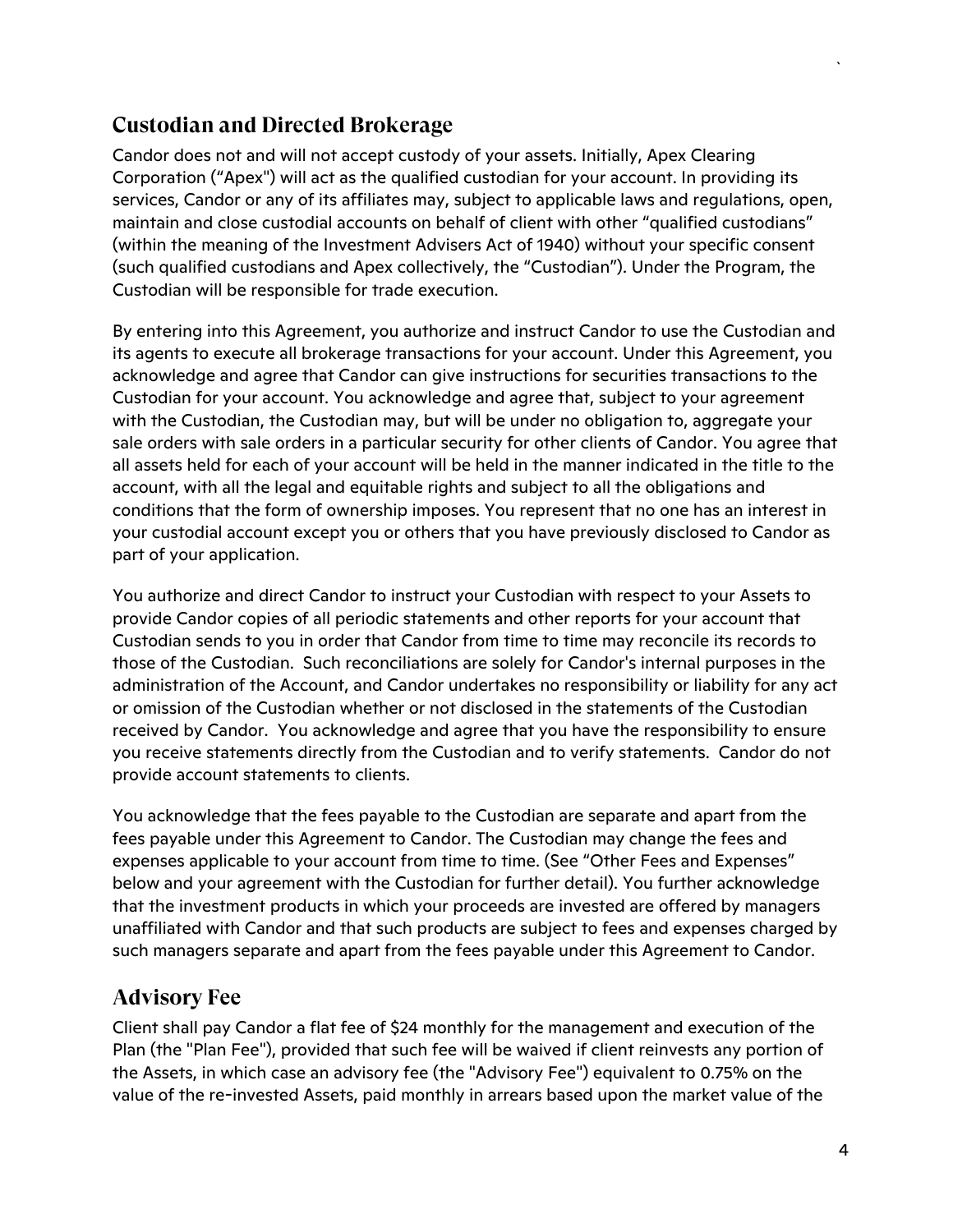Assets as of the first day of the calendar month immediately following the billing period, as valued by Custodian or another independent third-party, or as set forth on the most recent statement made available to Candor. Clients may withdraw assets from the account, but all withdrawals are subject to customary securities settlement procedures. No portion of the Advisory Fee shall be based on capital gains or capital appreciation of the assets except as provided herein and provided for under the Investment Advisers Act of 1940, as amended (the "Advisers Act") and analogous state securities laws. Where Candor increases the Advisory Fee, Candor will provide you with 60 days' prior written notice of the increase.

You authorize Candor to deduct the Advisory Fee directly from the account(s) where such Assets are held, pursuant to applicable custody rules. The Advisory Fee is not refundable except under the circumstances described in the "Term and Termination" section of this Agreement below.

You hereby direct and authorize Candor to direct the Custodian to deduct the Advisory Fee from your account. You agree and acknowledge that you are responsible for paying any and all fees and expenses of the account, including, without limitation, the Advisory Fee.

You acknowledge that Candor designed the Program with frequent trading in mind and that the fee structure might not be economical or appropriate for individuals seeking to engage in limited trading activity. You acknowledge that the Advisory Fee may exceed the aggregate costs of purchasing separately the products and individual services that comprise the advisory services and the brokerage services offered through the Program.

#### **Other Fees and Expenses**

The Advisory Fee is charged as a wrap fee, and is inclusive of all transaction and trading fees, brokerage commissions and other related costs and expenses. Certain other fees are not included in the wrap fee and are paid for separately by the client, including, but are not limited to, the fees and expenses of the investment vehicles held in the account, odd-lot differentials, transfer taxes, wire transfer and electronic fund fees, and other fees and taxes on brokerage accounts and securities transactions. You are responsible for the payment of all such fees and expenses related to your custodial account. Candor will not receive any portion of these additional costs. You acknowledge that such costs will be assessed to you in accordance with your agreement with the Custodian or any other applicable agreement.

In addition to the fees and expenses described above, the Custodian may charge certain specific transaction-based fees for certain ancillary administrative services requested by the client. A list of these services and associated fees can be found here: https://candor.co/documents/apex-miscellaneous-pricing.pdf. The list of services and associated fees may be updated by the Custodian from time to time. Should you incur any of these fees, you will be responsible for their payment.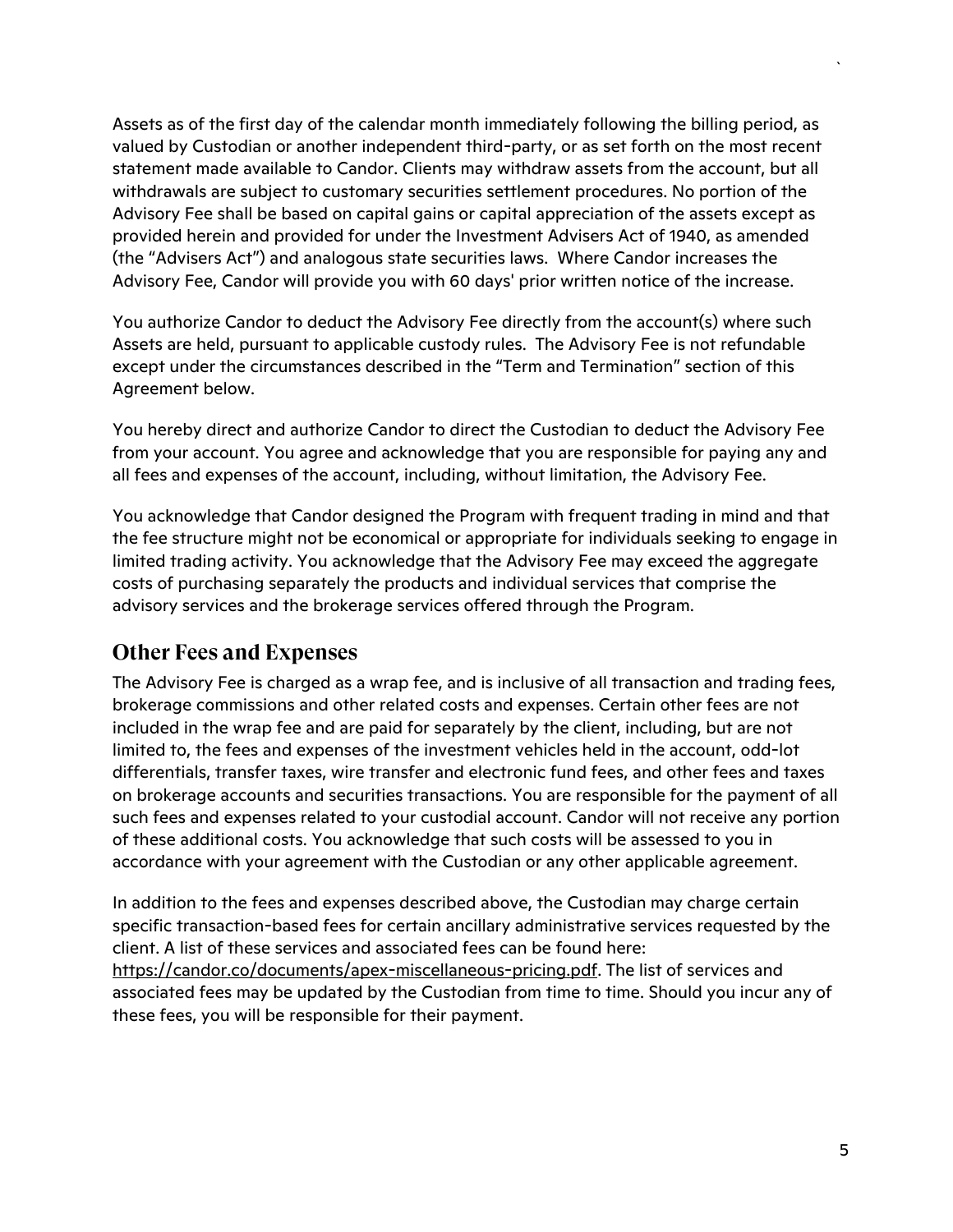#### **Proxies and Related Matters**

Candor will not vote proxies on your behalf. Candor will not be required to take any action or render any advice with respect to voting of proxies solicited by or with respect to the issuers of securities in which your assets may be invested from time to time. Candor and/or you will direct the Custodian to forward all shareholder related materials directly to your address on record. In addition, Candor does not advise or act for the client with respect to any legal matters, including bankruptcies and class actions, for the securities held in the client's account.

#### **Receipt of Disclosures**

You hereby acknowledge receipt of Candor's Privacy Policy Notice, a copy of Candor's written disclosure statement as set forth on Part 2 of Form ADV and a copy of Candor's Client Relationship Summary as set forth on Part 3 of Form ADV.

#### **No Tax Advice**

You agree that Candor has not provided, and does not and will not provide, any tax advice. You acknowledge that you, and not Candor, are responsible for any tax implications and/or tax obligations resulting from your decision to enroll in the Program. You further acknowledge that you have had the opportunity to, and should in the future, consult with your own professional tax counselor with respect to tax matters.

#### **Risk Acknowledgment, Limitation of Liability, and Indemnification**

You understand and agree that neither Candor nor any of its affiliates has made, and is not making, any warranty or guarantee as to the performance or profitability of your account or any part thereof, nor any guarantee that the investment objectives, expectations or targets described on the Website will be achieved, including without limitation any risk control, risk management, or return objectives, expectations, or targets. Neither Candor nor any of its affiliates guarantees a specific level of performance, the success of any given investment decision or strategy that Candor may recommend or undertake, or the success of the overall management of the account through the Program and/or Plan. Investment recommendations or decisions are subject to various market, currency, economic, and business risks as well as the risk that those investment decisions will not always be profitable or prove to have been wise. The account may suffer loss of principal, and income, if any, may fluctuate. (See Candor's ADV Part 2A for further detail and risk factors.)

Client acknowledges that Candor performs investment advisory services for various clients. Client agrees that Candor may give advice and take action in the performance of its duties with respect to any of its other clients which may differ from advice given to client.

To the fullest extent permitted by applicable law, you agree that Candor and its affiliates, officers, directors, employees, representatives, successors, assigns, and authorized agents (collectively, the "Candor Parties") shall not be liable under this Agreement for their actions or omissions absent their gross negligence, willful misconduct, or violation of their duties or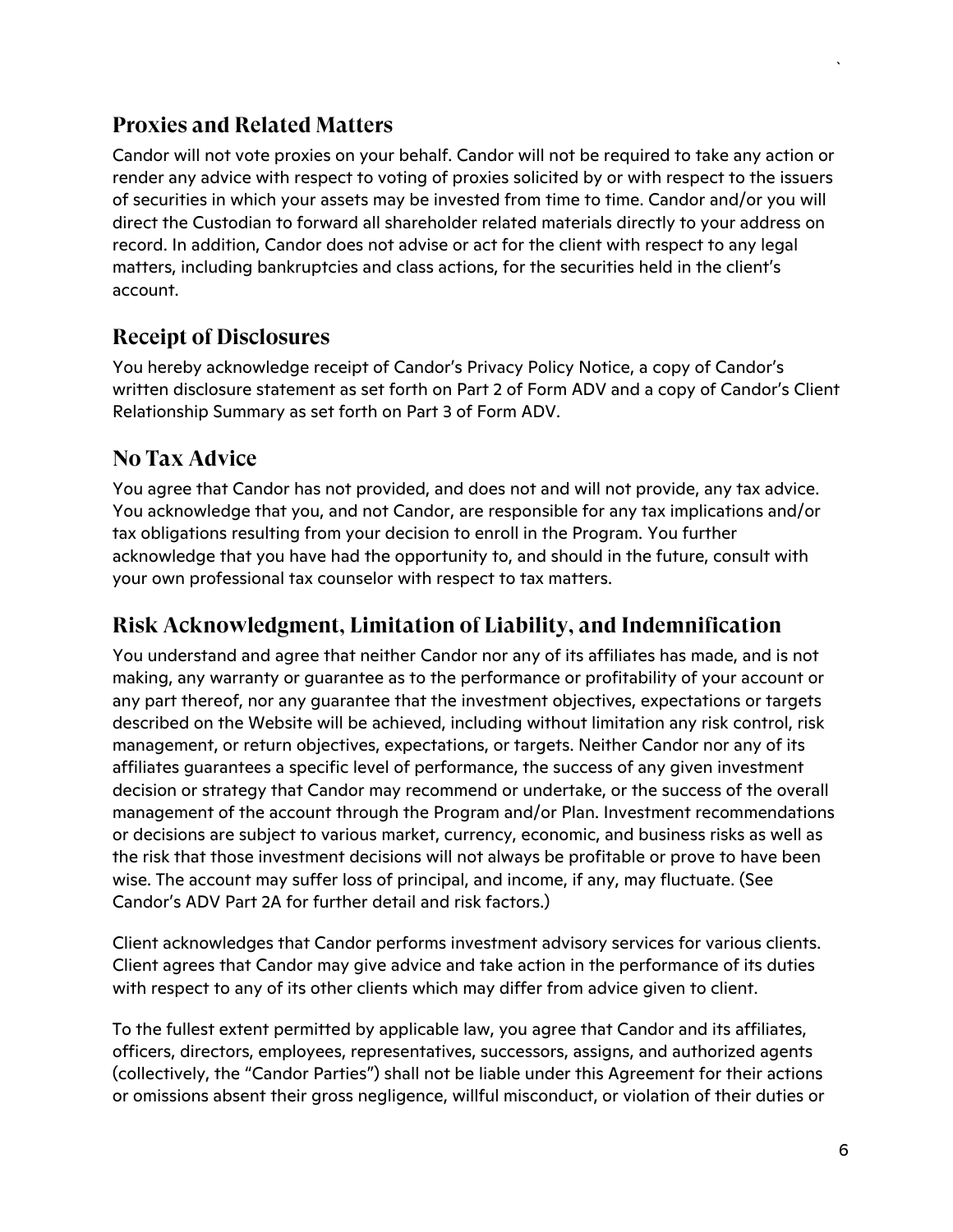obligations to investment advisory clients under applicable state or federal law. Without limiting the generality of the foregoing, except where prohibited by applicable law, the Candor Parties will not be liable for any indirect, special, incidental or consequential damages or other losses (regardless of whether such damages or other losses were reasonably foreseeable), including losses, lost opportunities, and lost profits.

Without limiting any other provision of this Agreement, you shall, to the fullest extent allowed by applicable law, indemnify and hold harmless each of the Candor Parties from any loss, damage, or liability arising out of or relating to: (i) any transaction in which any Candor Party acts directly or indirectly as your investment adviser, absent any willful misconduct or grossly negligent conduct by such Candor Party or violation of a Candor Party's duties or obligations to investment advisory clients under applicable state or federal law; (ii) your failure to provide true, accurate, complete, and current information through the Website or to update such information; (iii) decisions and/or actions that you take or authorize third parties (including, but not limited to the Custodian) to take on your behalf or that you fail to take; or (iv) any direction or communication you provide with respect to this Agreement or your custodial account (including deposits, withdrawals, or transfers of assets to or from such account).

Federal and state securities laws impose liability under certain circumstances on persons who act in good faith. Therefore, this Agreement does not constitute a waiver of any your legal rights under common law or federal and state securities laws.

#### **Amendment**

Candor may, in its sole discretion and at any time, modify or amend this Agreement upon prior or concurrent written notice to you. Once you are sent such notice, you may terminate this Agreement. Termination of this Agreement will not affect your obligations arising before such termination is effective. Termination of this Agreement will automatically unenroll your custodial account from the Program.

You agree to check the Website for new versions of this Agreement. You agree that, by continuing to use the services provided in the Program without objecting after Candor posts a new version of the Agreement, you will agree to and accept all terms and conditions of this Agreement as so amended.

# **Term and Termination**

This Agreement becomes effective as of the date it is accepted by Candor and a custodial account is opened with the Custodian, as evidenced in accordance with Candor's procedures or practices regarding client onboarding.

You may terminate this Agreement at any time upon at least two (2) business days' notice by emailing hello@candor.co; provided, however, this Agreement may not be terminated while the Plan is still in effect. If this agreement is terminated withing five (5) business days of the effective date of this Agreement, Candor shall reimburse all advisory fees paid.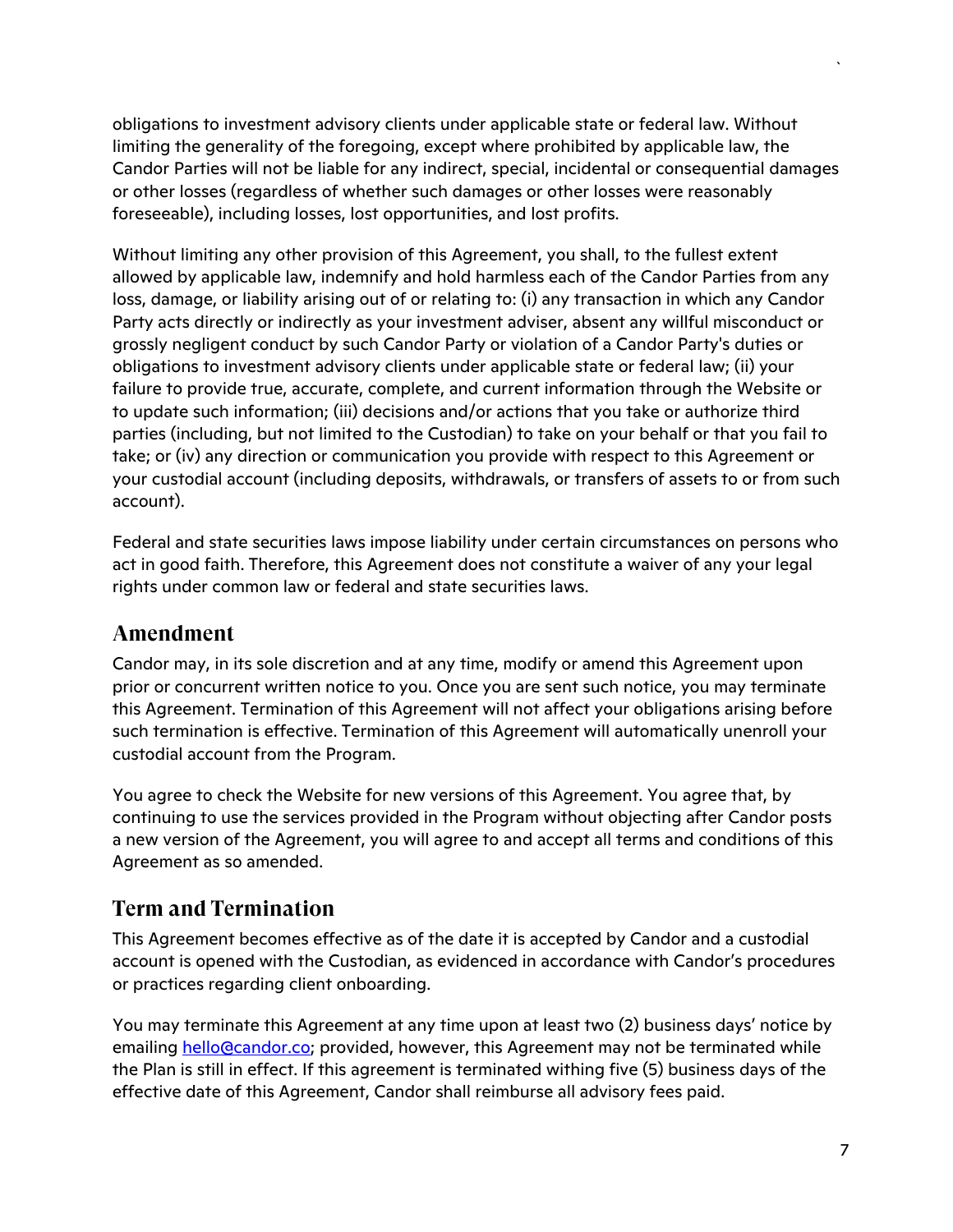Candor may terminate this Agreement at any time in its discretion. Depending on the reason for the termination, you may be afforded an opportunity to make a change to resolve the reason for the termination. If you are unable to remedy the reason for your termination, your custodial account will be unenrolled from the Program. Amendment or modification to this Agreement will be effective on the date determined in accordance with the "Amendments" section of this Agreement above. Upon termination, Candor will not be responsible for further implementation of the Plan. Any termination will not affect your obligations resulting from transactions initiated prior to the effective time of the termination.

You agree that Candor and any of its affiliates or contractors may suspend the provision of services to you or delay, limit, restrict, or refuse any transaction for you at any time for any length of time without prior notice to you if Candor believes in good faith that such suspension or delay is necessary or appropriate: (i) to ensure compliance with, or to avoid, violating any law or regulation applicable to Candor or its affiliates or a transaction relating to the Program; (ii) to comply with a request or guidance from a regulatory or law enforcement authority with jurisdiction over Candor or its affiliates or a transaction relating to the Program and/or Plan; (iii) to avoid a loss to Candor or its affiliates (including if your payment of the Advisory Fee is 30 days or more overdue, except with respect to charges then under reasonable and good faith dispute); (iv) to remediate or otherwise to address problems with technology; (v) due to interruptions in the access to or operation of any technology that Candor or its affiliates directly or indirectly uses in connection with the Program and/or Plan; (vi) to prevent a breach or violation of any term, condition, or other provision of any of this Agreement or the Plan; or (vii) to obtain from you any additional information that Candor in its reasonable discretion deems necessary for advisory services to be provided to you pursuant to this Agreement.

Termination of this Agreement will not affect (i) the validity of any action previously taken by Candor under this Agreement; (ii) liabilities or obligations of the parties from transactions initiated before termination of this Agreement; or (iii) your obligation to pay Candor fees that have already been earned under this Agreement.

## **Verification**

You authorize Candor to inquire from any source, including a consumer reporting agency, as to your identity (as required by federal law).

## Confidentiality

Except as required by applicable law, rule or regulation, or in order to perform the services contemplated by this Agreement, both parties agree to treat information provided in connection with this Agreement as confidential.

#### **Legal Process**

If Candor or any affiliate is served with levies, attachments, garnishments, summons, subpoenas, court orders, or other legal process which name you as debtor or otherwise, Candor or such affiliate shall be entitled to rely upon the representations, warranties, and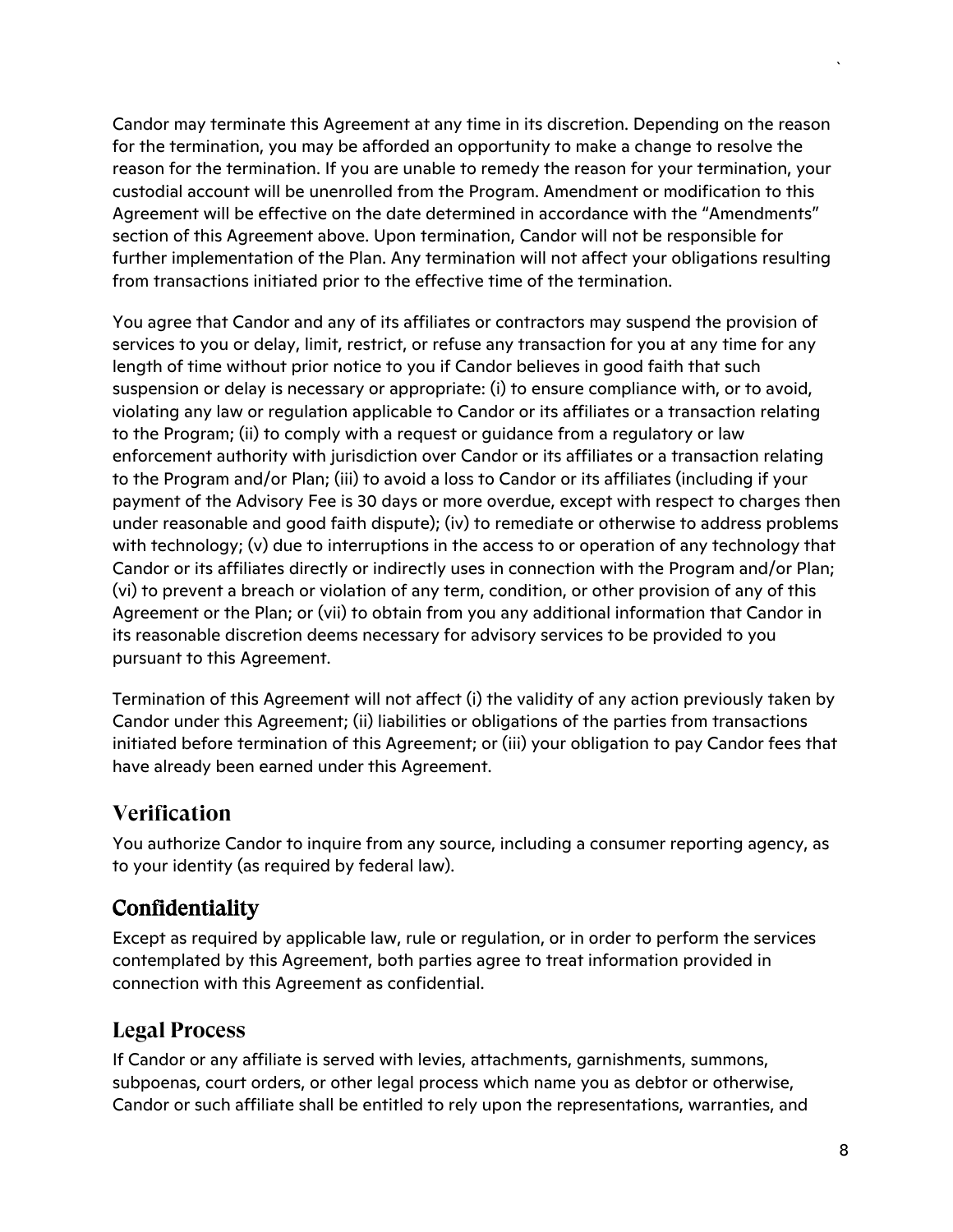statements made in such legal process. You hereby agree that Candor or any affiliate may respond to any such legal process in its own discretion without regard to jurisdiction or forward such legal process to the Custodian or such other party as may be appropriate. You hereby agree to hold harmless and indemnify Candor and its affiliates for any losses, expenses, and costs, including attorneys' fees, incurred as a result of responding to such legal process or forwarding such legal process to the appropriate entity.

If Candor or any affiliate receives written notice from a personal representative, executor or administrator purporting to represent your estate, Candor or such affiliate shall be entitled to rely on all figures supplied and representations made in such written notice if Candor or such affiliate is provided with letters of appointment bearing a duly recognized court seal without regard to jurisdiction.

You acknowledge and agree that neither Candor nor any of its affiliates shall be responsible for making any filings in connection with any bankruptcy proceedings, litigation, or class action lawsuits involving securities held or that were held in your account.

# **Force Majeure**

Candor will not be liable for any loss, damages, delay in, or failure of performance of this Agreement arising from causes beyond its reasonable control, including delay or cessation of services under this Agreement, or any damages to clients resulting therefrom, as a result of any strike, power or other mechanical failure, pandemic, health crisis, computer virus, computer failure on your part or on Candor's part, natural disaster or adverse acts of nature, governmental action, communications disruption or failure, acts of terrorism, war or acts of God.

## **Source of Funds**

You represent and warrant that none of the assets you deposit in your custodial account is derived from, or will be used to promote the conduct of, any crime or other illegal activity. You covenant not to deposit (or direct the deposit of) any assets in your custodial account that comes from, or that will be used to promote the conduct of, any crime or other illegal activity. You represent that no individual or entity has an interest in any assets you use for deposits or in any assets in your custodial account other than you or any other individual you have previously disclosed to Candor.

## **Assignment**

You may not assign your rights or obligations under this Agreement without the prior express written consent of Candor. Candor shall not assign (within the meaning of the Investment Advisers Act of 1940) its rights or obligations under this Agreement without your consent, *provided, however* that you will be deemed to have consented to an assignment if you do not object to such assignment within 30 calendar days of being notified through the Website or by e-mail of any intent of Candor to assign such rights or obligations. You further agree that any reorganization, restructuring, or other transaction affecting the ownership of Candor will not be deemed to be an assignment (within the meaning of the Investment Advisers Act of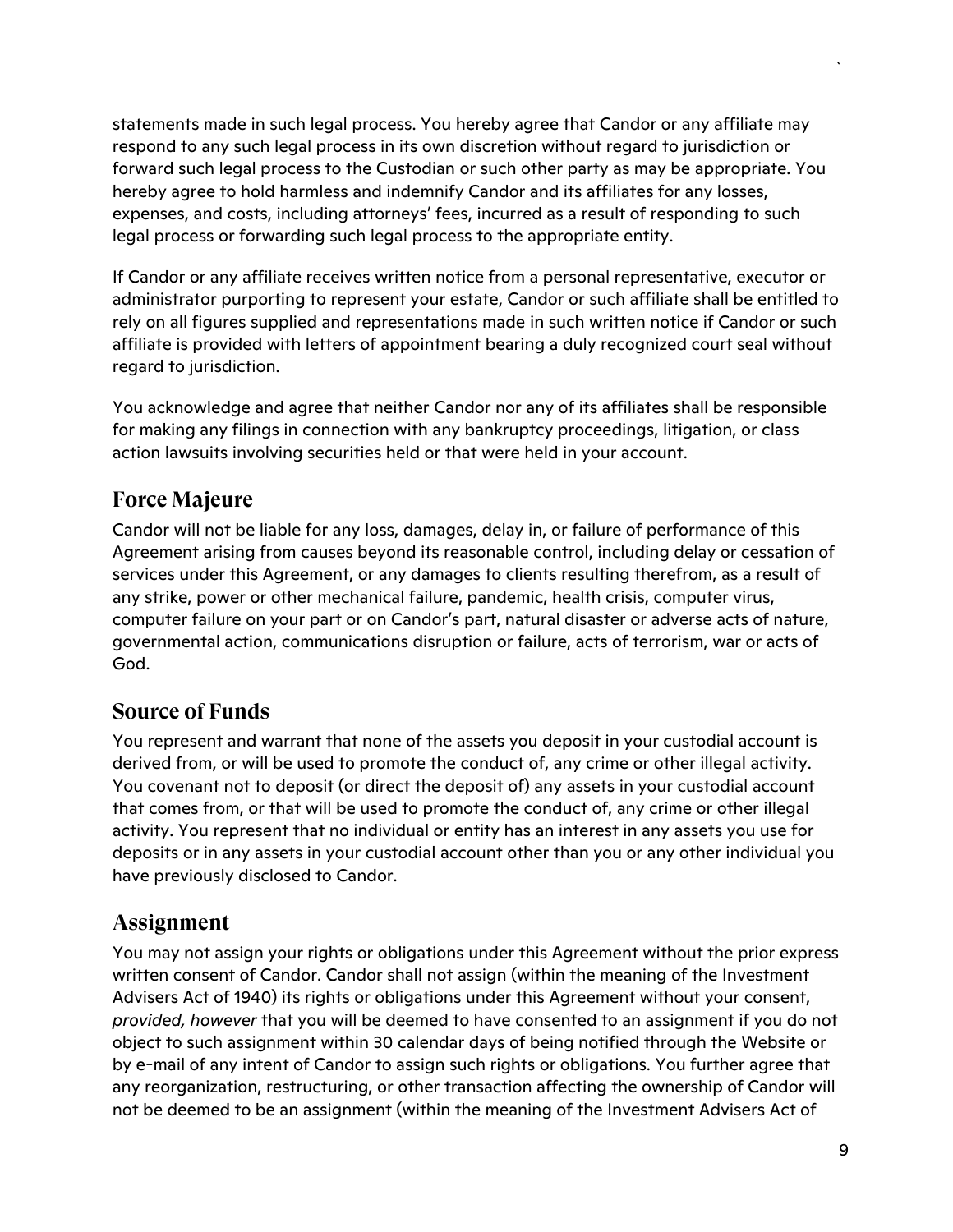1940) of this Agreement, so long as such reorganization, restructuring, or transaction does not result in a change of actual control or management.

#### **Entire Agreement and Severability**

You acknowledge and agree that this Agreement, together with the Plan, as each may be amended from time to time in accordance with their terms, constitutes the entire and final understanding with respect to the services provided to you by Candor. You acknowledge and agree that this Agreement supersedes any previous agreements with Candor regarding the Program, if any.

If any provision of any of this Agreement or other agreement related to the Program and your account is held unenforceable or invalid under any law, rule, or administrative or judicial order or decision, that holding shall not alter the enforceability or validity of this Agreement's remaining provisions.

# **Governing Law**

To the extent not inconsistent with federal law, this Agreement, each transaction entered into hereunder, and all matters arising in connection with this Agreement shall be governed by, and construed and enforced in accordance with, the law of the State of California without reference to its choice of law doctrine, and in compliance with the Investment Advisers Act of 1940.

## **Agreement if a Dispute Arises ("Arbitration Agreement")**

#### Scope of Arbitration Agreement

To the fullest extent permitted by applicable law, all disputes and claims between you and the Candor Parties will be resolved through binding individual arbitration unless you opt out of this Arbitration Agreement using the process explained below. The scope of this Arbitration Agreement will be construed as broadly as possible, and applies to all disputes and claims between you and one or more of the Candor Parties regardless of when the claim accrues or when it is brought. All issues are for the arbitrator to decide, except that issues relating to the validity, enforceability, and scope of this Arbitration Agreement, including the interpretation of the section of this Agreement entitled "Waiver of Right to Bring Class Action and Representative Claims" below, will be determined by a court and not the arbitrator.

This Arbitration Agreement shall be governed by, and interpreted, construed, and enforced in accordance with, the Federal Arbitration Act, and other applicable federal law.

#### Right to Opt Out of This Arbitration Agreement

You are not required to accept arbitration even though you must sign this Agreement to participate in the Program. You may opt out of this Arbitration Agreement within the first 60 days after you enter into this Agreement by sending Candor an e-mail at hello@candor.co in